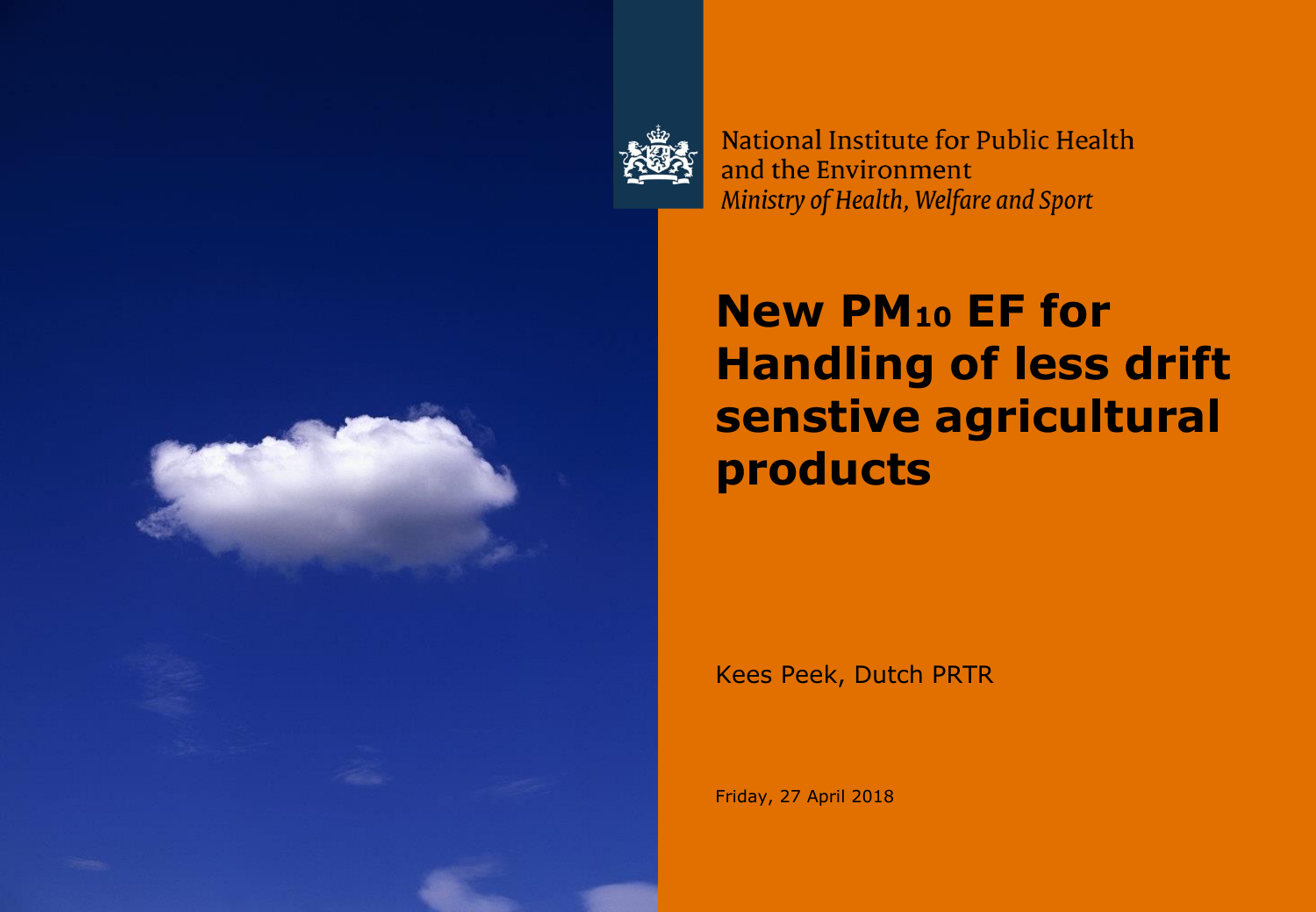

# **Content**

- Current situation
- Study to determine a PM<sup>10</sup> EF for handling of **less drift sensitive** products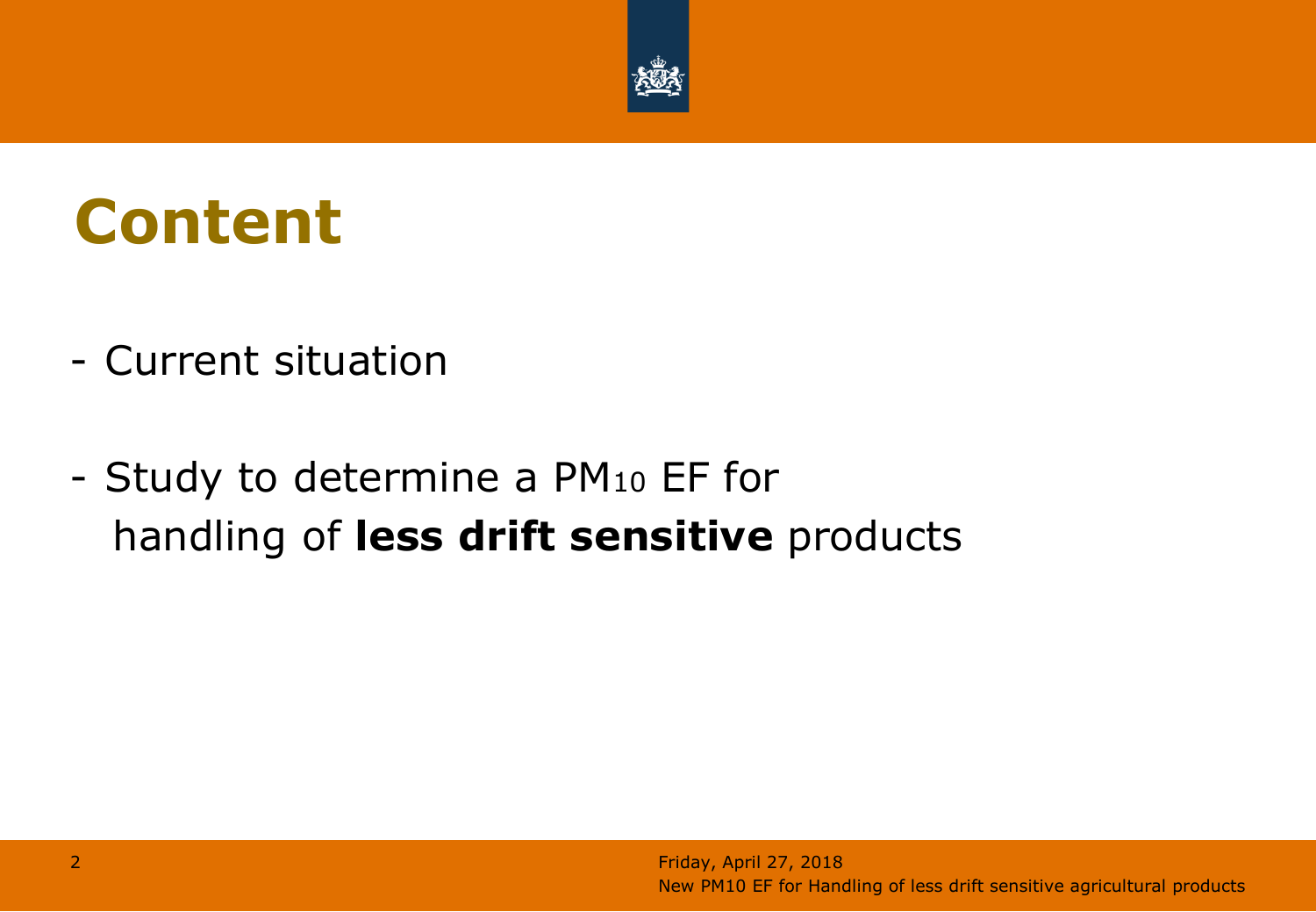

# **Current situation**

- \* Although agricultural products can be divided into **drift-sensitive** (e.g. flours) and **less drift-sensitive** products (e.g. soy beans) there is only 1 general EF included in the Guidebook at this moment
- \* This EF of 24 gr/ton product can be found in: 2.H.2, Food and beverages of the 2016 Guidebook
- Derived from a study by Vrins (1999).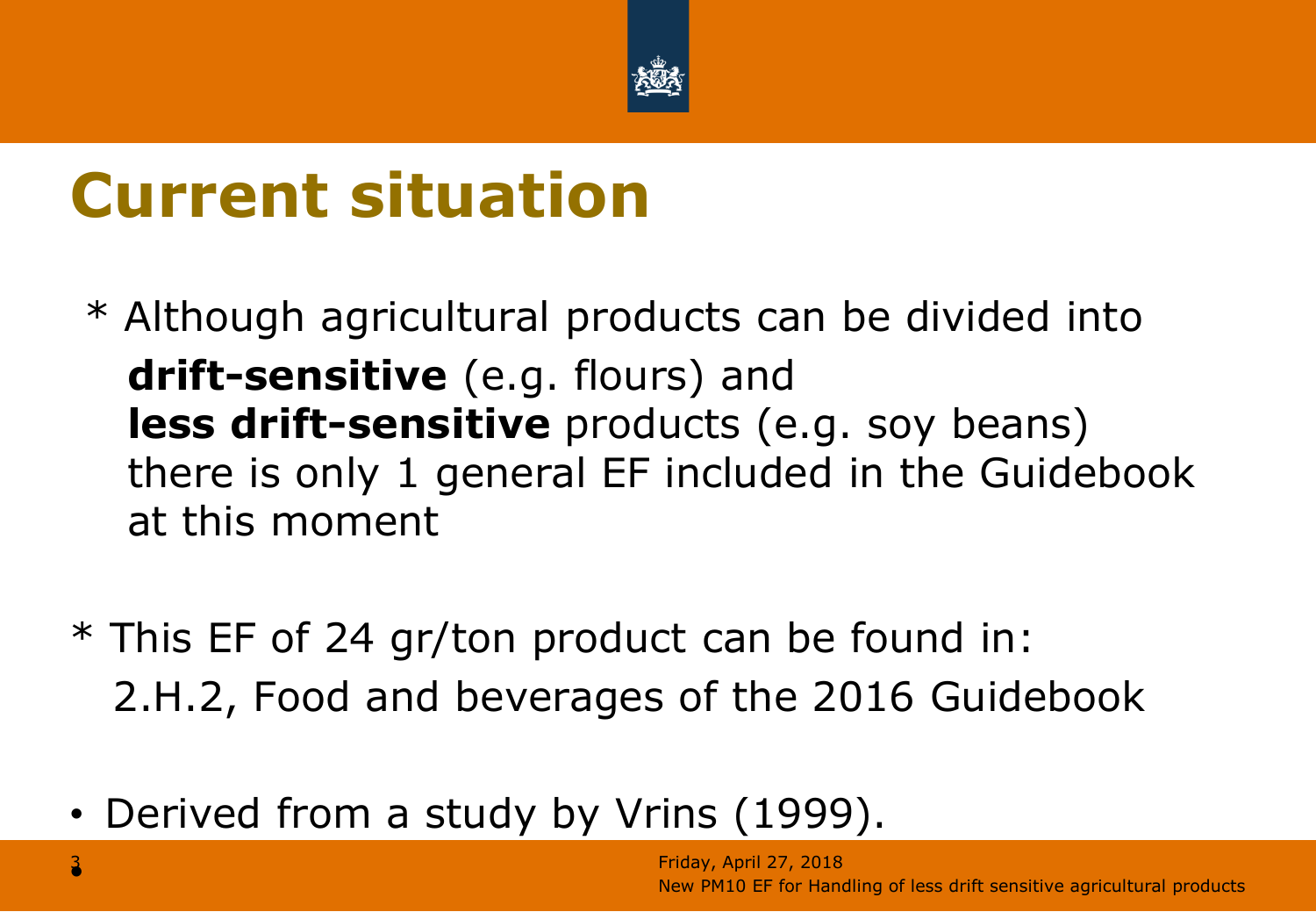

#### **Study to determine a PM<sup>10</sup> EF for Handling of less drift sensitive products - 1**



- The aim of this study was to determine a PM**10** EF for less drift sensitive products
- Location measurement campaign: IGMA, a bulk terminal in Amsterdam's harbour, is specialised in the transhipment of agricultural products, coal and minerals.

.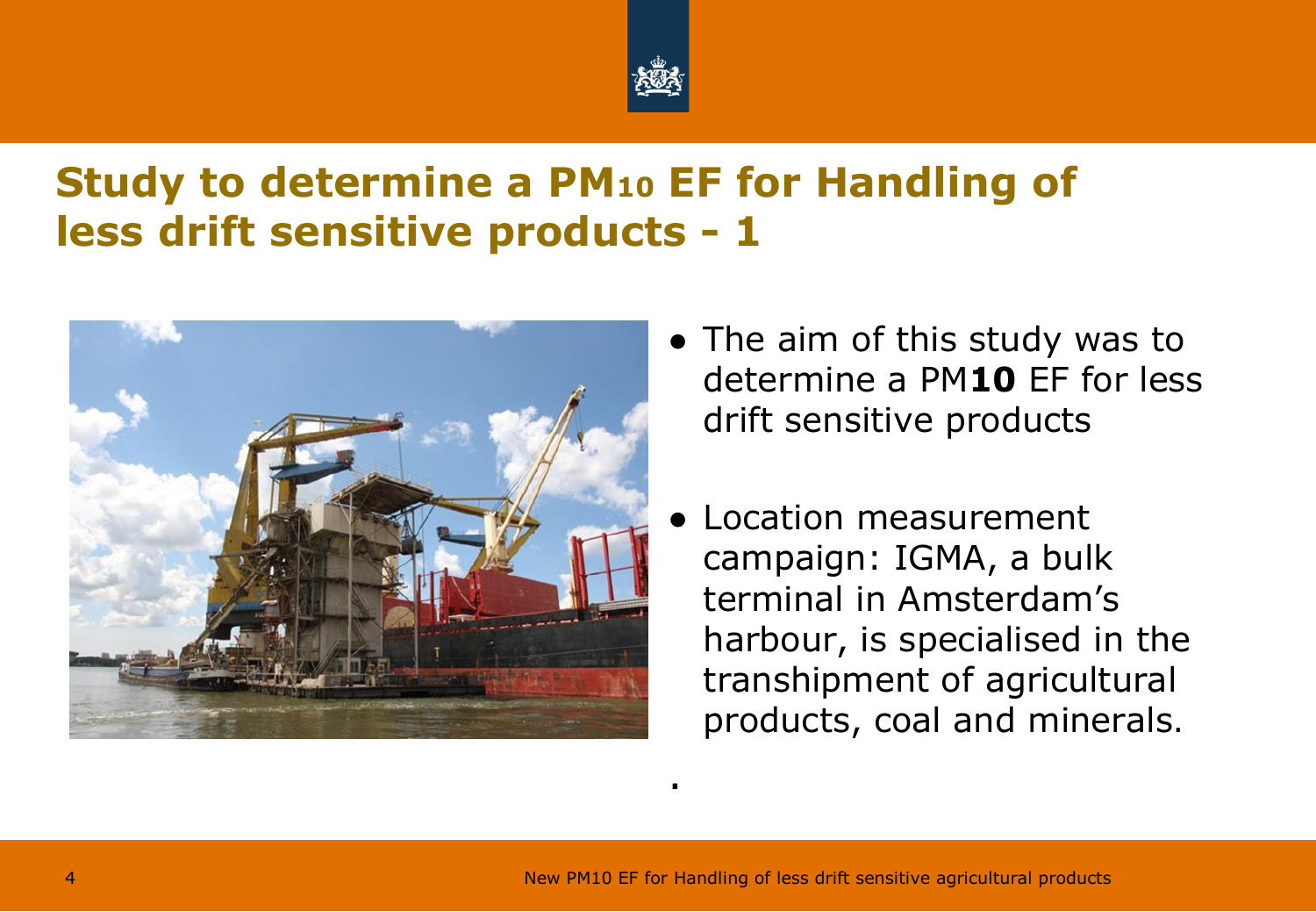

#### **Study to determine a PM<sup>10</sup> EF for Handling of less drift sensitive products - 2**

- Carried out in close consultation with the **competent authorities** and a **Commision** which is responsible for including new PM**<sup>10</sup>** EF used in the National system
- Involved products: mainly soy products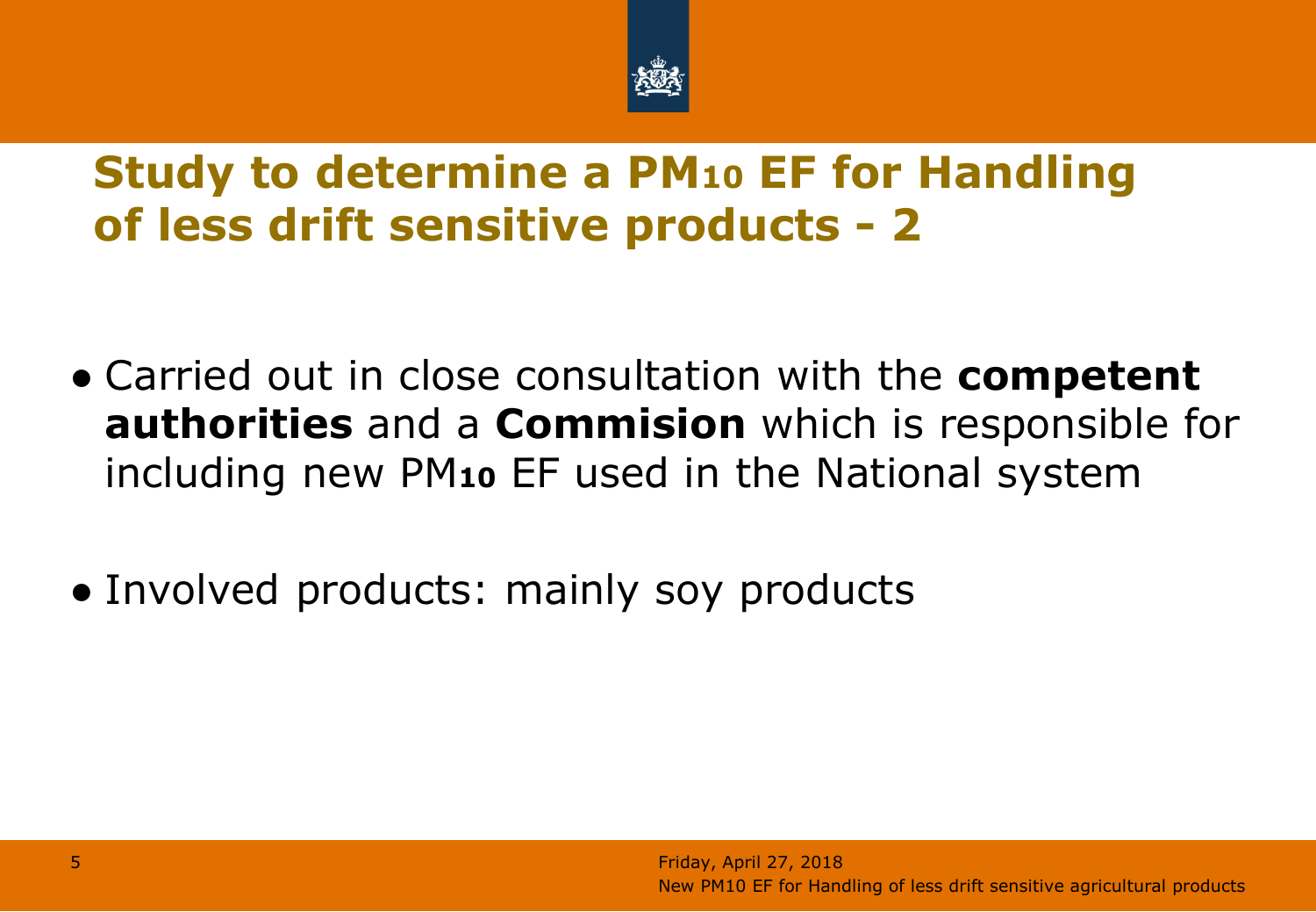

#### **Study to determine a PM<sup>10</sup> EF for Handling of less drift sensitive products - 3**

- Determination is based on:
	- a measured period of 74 days;
	- Number of ships unloaded and measured: 12.
	- Observations took place during 312 hours in **time intervals** of 10 minutes: This gives a total of 1870 observations and an EF determined for every **10 minutes**

*(In the Vrins (1999) study, the measured time interval was at least one hour).*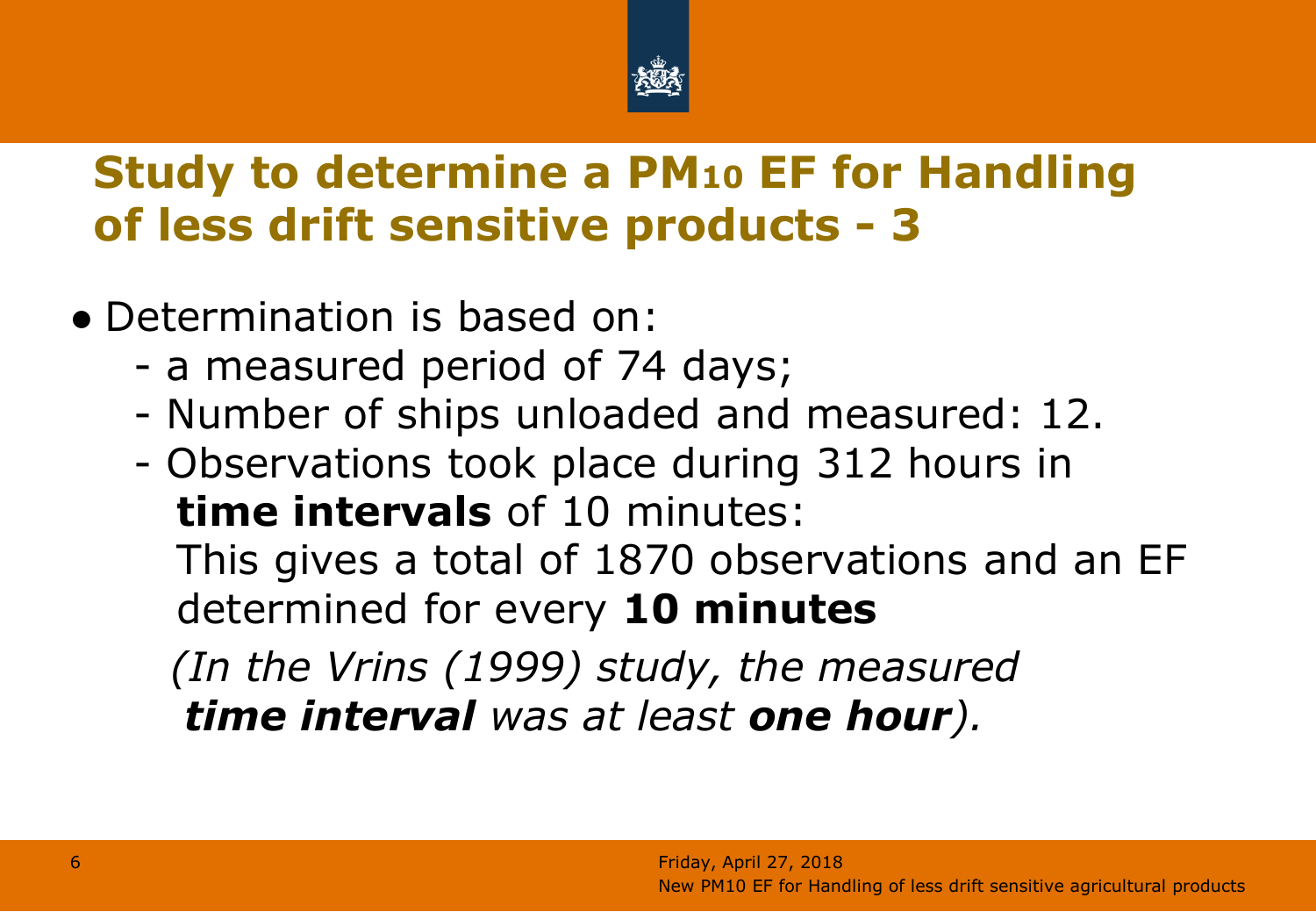

#### **Study to determine a PM<sup>10</sup> EF for Handling of less drift sensitive products - 4**

- Finally this resulted in an average EF of 12 gr/ton product
- So, from now on there are 2 EF which can be used to calculate PM10 emissions from Handling of agricultural products:
	- \* 24 gr/ton product for **drift sensitive** products
	- \* 12 gr/ton product for **less drift sensitive** products